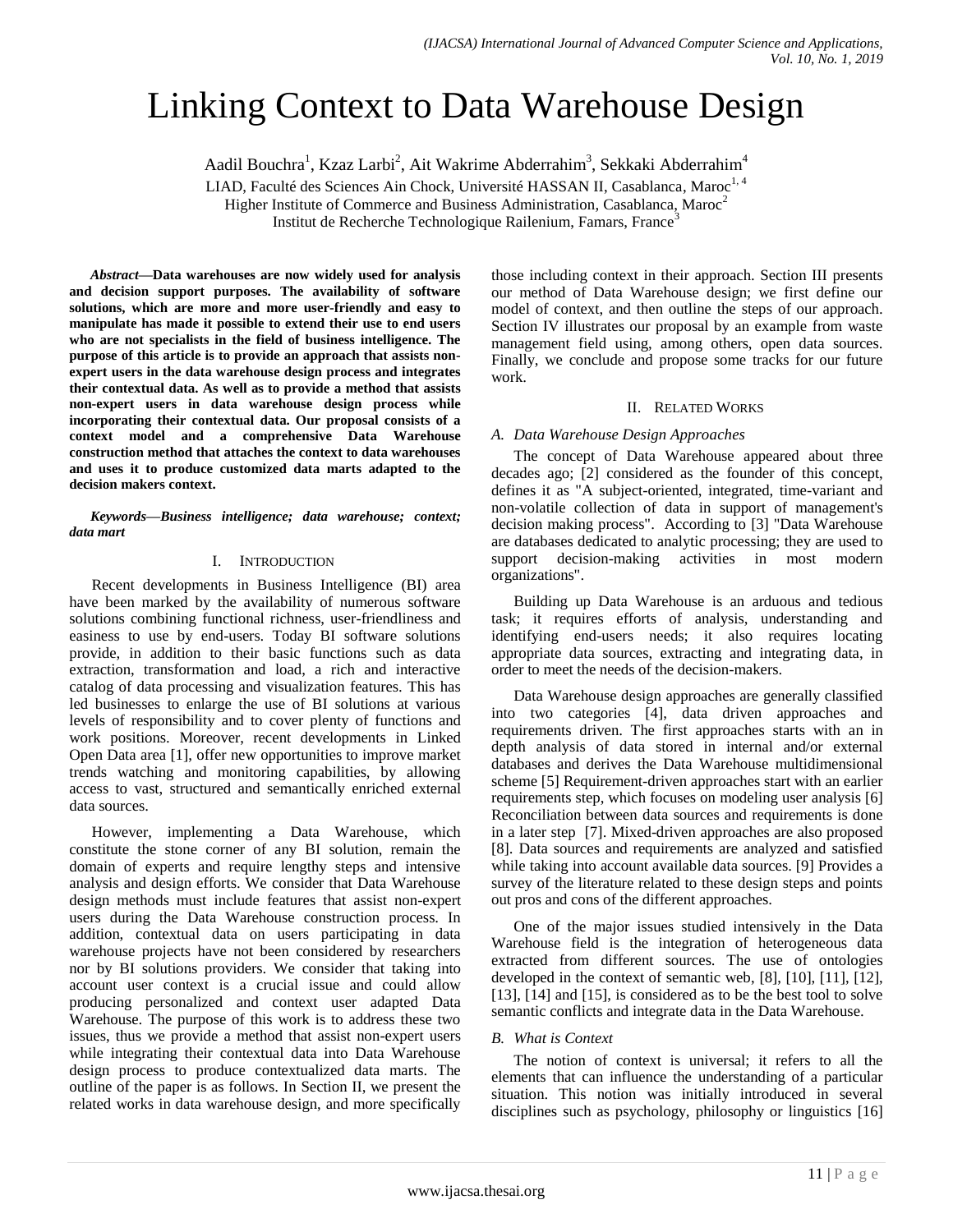and [17] and [18]; it is only as from the 90's that it appeared in computer research fields. It is now commonly used in fields such as Artificial Intelligence [19], Information Retrieval [20], Databases [21], Ubiquitous or Pervasive Computing [22], and Recommendation Systems [23], Hence, computer science literature have proposed several definitions; they all describe the context as a set of information associated with something whose nature depends on the application field. The set of information attached to the context strongly depends on how they are used exploited in a specific application field. Thus, according to [24], context is a "Collection of relevant conditions and surrounding influences that make a situation unique and comprehensible". According to [25], context is any information that can be used to characterize the situation of an entity. An entity is a person, place, or object that is considered relevant to the interaction between a user and an application, including the user and applications themselves. This latter definition is generic; it is widespread and widely used by different research communities. The author in [26] suggests a context model that is a set of couples: attribute name, attribute value associated to each contextual information. A classification of all definitions allows distinguishing three categories. The first category is based on enumerating context attributes. The authors in [27] and [28] use location, time and user identity attributes to define the context. Another context definition refers the context by its synonymous, such as User Environment, or User Situation [29] and [30]. The third category gives specific and application domain dependent [31] and [32].

## *C. Data Warehouse and Context*

Using the concept of context in Data warehouse field is not a new idea; indeed many authors have used it with different purposes. Thus, [33] proposes a query-rewriting algorithm that considers context while loading data warehouse relationships. In [34], the author combines data warehouse with a document repository to build a contextual data warehouse, which helps to produce Data marts characterized by two dimensions: Relevance and Context. The first dimension measures the relevance of facts in the context of analysis, while the second links each fact to unstructured documents stored in the contextual data warehouse which explain and define the associated context. The author in [35] puts forward a multidimensional model that includes user analysis contexts and preferences. The author in [36] proposes a data warehouse design approach to obtain user-specific personalized OLAP models. The suggested approach relies on: (i) A user model representing context information that is relevant to userpersonalization, and (ii) A set of personalization rules specifying the required personalization actions. The author in [37] proposes a rewriting-queries algorithm that makes use of contextual hierarchies available in a data warehouse. The author in [38] puts forward a comprehensive contextualized DW design approach by integrating a generic context model that take in consideration concepts as well as properties.

# *D. Ontologies and Data Warehouse*

Several works have used ontologies in different steps of Data Warehouse building process, these works can be classified according to the concerned step: thus [10] and [11] rely on ontologies in data extraction step to ensure an efficient data selection. Authors in [12] and [13] propose ontologies based models, associate semantics to the extracted terms from data sources and enrich the Data Warehouse with a semantic layer, and thus help users when formulating queries they submit to Data Warehouse [12]. Use ontologies in requirement expression and analysis steps [9]. Points out the shortcomings of different Data Warehouse design approaches and presents the potential benefits of using ontologies to address them. In [14] and [15], the authors transform user requirements into ontologies, align them, produce a global ontology and generate automatically the schema of the Data Warehouse multidimensional model.

## III. PROPOSAL OF A CONTEXTUALIZED DW DESIGN **METHOD**

It results from the above that the notion of context is highly dependent on the field of application and the required goals. We are interested in this work in the issue of DW design; our goal is to help non-expert end users obtaining personalized data mart cubes adapted to their context. In the following, we propose a model and some methods in the use of contextual data. We then present a process of building DW and producing cubes.

# *A. Proposal of a Context Model*

Current software solutions give non-expert end users the opportunity to build and manipulate their autonomously DW. They allow them to take over the different phases of the DW Building process, since the requirement expression phase to data visualization, report and dashboard delivery. Considering users contexts is therefore an important factor in personalizing DW, making them more adapted to end users needs and contexts. In our work, the decision-maker user is the entity for which it is necessary to model, capture and store contextual data. We present in the next section a model of the context and contextual data capture operations.

# *B. Context Model*

The context model of a decision-maker, who is involved in DW building activity, is the cornerstone of our proposal; it consists of six-tuple of attributes defined as follows:

- I: User Identity, this attribute allows the identification of the decision maker inside the organization.
- H: Hierarchical position of the decision maker. Examples: General Manager, Unit Director, Head of Department, Master Officer, Executing Officer, etc.
- F: The Function performed in the context of which the user or the decision-maker pursues his activity. Example: Marketing, Finance, Human Resources, Manufacturing, etc.
- R: An expression of the decision-maker requirement, this is usually formulated as a question asked to understand a management issue. Examples: What is the best medium for promoting a given product? What is the best price to be competitive in the coming months? How the evolution of exchange rates will affect our supplies costs?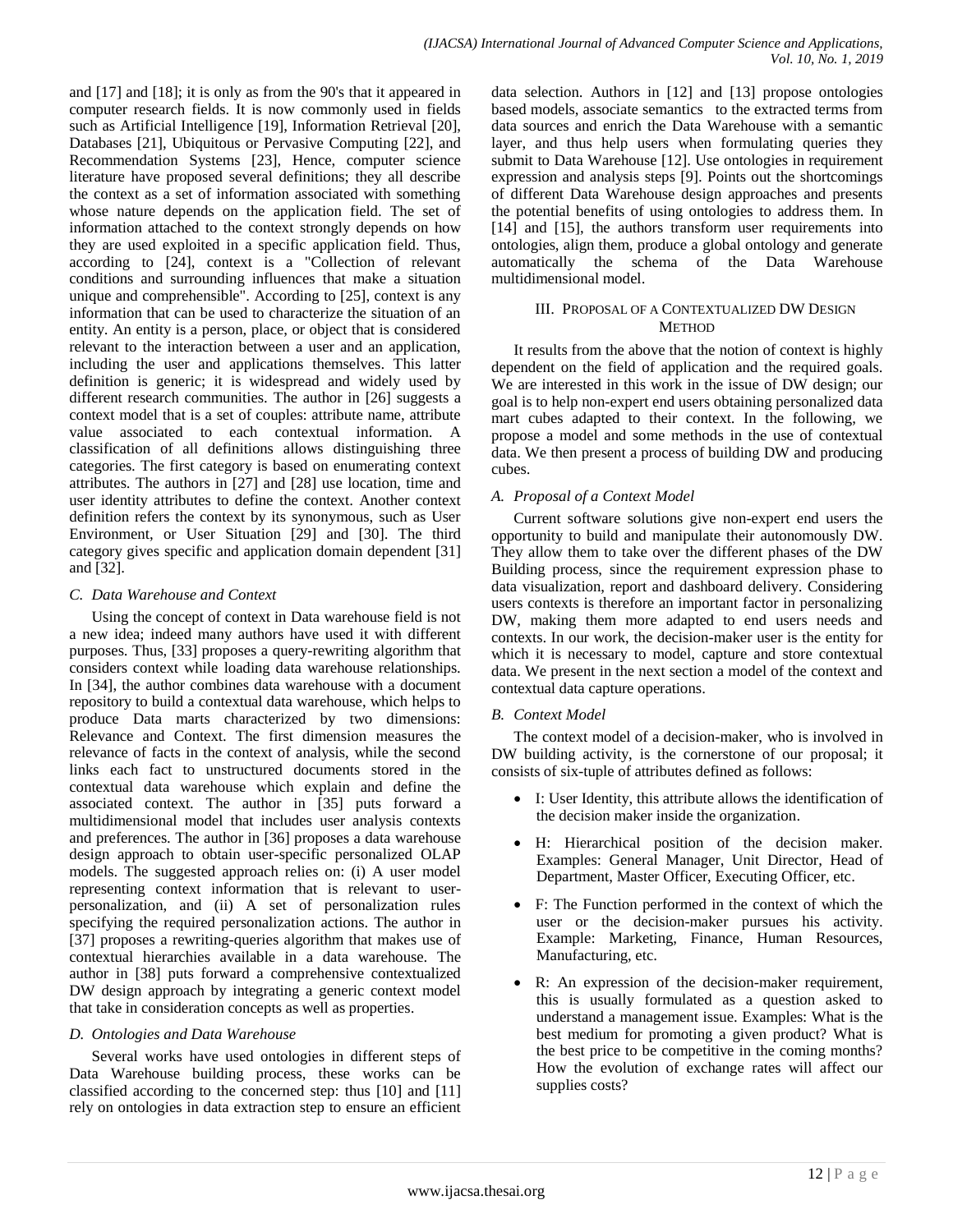- L: the Level, or the Scope, of the decision, as the user perceives it; it could be for example: Strategic, Tactical, or Operational.
- P: Business Process underlying the requirement. Example: Pricing process, launching a promotional campaign Process, etc.

The model we have proposed combines two definitions, the first is the "definition by enumeration" proposed in [27] and [28], the second is the one proposed by [26] who defines a model of context as a list of couples of elements {(Attribute, Value)}.

Since the context is described as a set of couples of data, the model can be easily implemented and makes possible the integration of contextual data into the DW model. It also allows navigating through context lists according to several dimensions. Indeed, each attribute of the model can be turned into a DW dimension. In addition, some of attributes, which characterize the context, contain hierarchy. A dimension hierarchy describes a logical structure using sorted levels to organize and aggregate data. The date dimension for example has often three or more hierarchies that go from day to week, month, quarter, and year. Dimension hierarchy is a very powerful tool that allows user to aggregate data thanks to roll up (drill up) roll down (drill up) OLAP operations.

Some attributes of the proposed model such as R, P, L, and H can be declared as hierarchical dimensions. This allows users to make analysis by aggregating and disaggregating data according to these attributes and to generate corresponding data mart cubes.

In this respect, a global business requirement, designated in the model by the attribute R, can be decomposed in a sequence of elementary requirements. The same logic can be applied to P attribute; indeed, macro processes are decomposable in to sub processes. As well, a user at a level L in the hierarchy of the organization has subordinates who can be involved in building DW too. The organizational structure and its mapping process can be used to establish the hierarchies of L and P attributes

#### *C. Context Collection*

Context collection consists of assigning values to the context attributes [26]. This task is to be carried out during two steps:

- During the DW design process and more precisely at the requirement expression step. The collection is done once per need expressed and per decision maker. This corresponds to step I of the process described in the next section (Fig. 1).
- When generating data mart cubes. The contextual data is then captured each time a decision maker wishes to use and manipulate the DW. The attribute values of the context will be used to personalize the generated data mart cubes. This corresponds to step IV of the process described in the following section (Fig. 1).

Examination of the attributes of the context model brings out two categories, explicit attributes that the decision maker have to introduce, and those that can be derived from databases of the organizational structure and its mapping processes. Explicit attributes are User Identity, Requirement expression, a reference or a description of the process to which the requirement is attached as well as its scope. The values of the other attributes: user hierarchical position as well as his function is deductible from the organizational structure. Hierarchy relationships of level and process attributes are also deductible from organizational structure and its mapping processes.

#### *D. Context Collection*

Remember that our aim is to provide a method that assists non-expert users to build DW and to produce personalized data marts adapted to their context. To achieve this, we take the method that we developed in our previous works [14] and [15]. The method allows automatic generation of the DW multidimensional schema, so we will extend it by integrating contextual data.

It should be noted that DW building methods, regardless data or requirement centric they are, include the following tasks:

- User requirement collection.
- Determination of available data sources that can meet needs.
- Extraction of data from data sources
- Data transformation.
- Data warehouse multidimensional model implementation and data load.
- Data mart delivery.

The method we provide include all of these tasks and organize them in four steps:



Fig. 1. Example of a Figure Caption.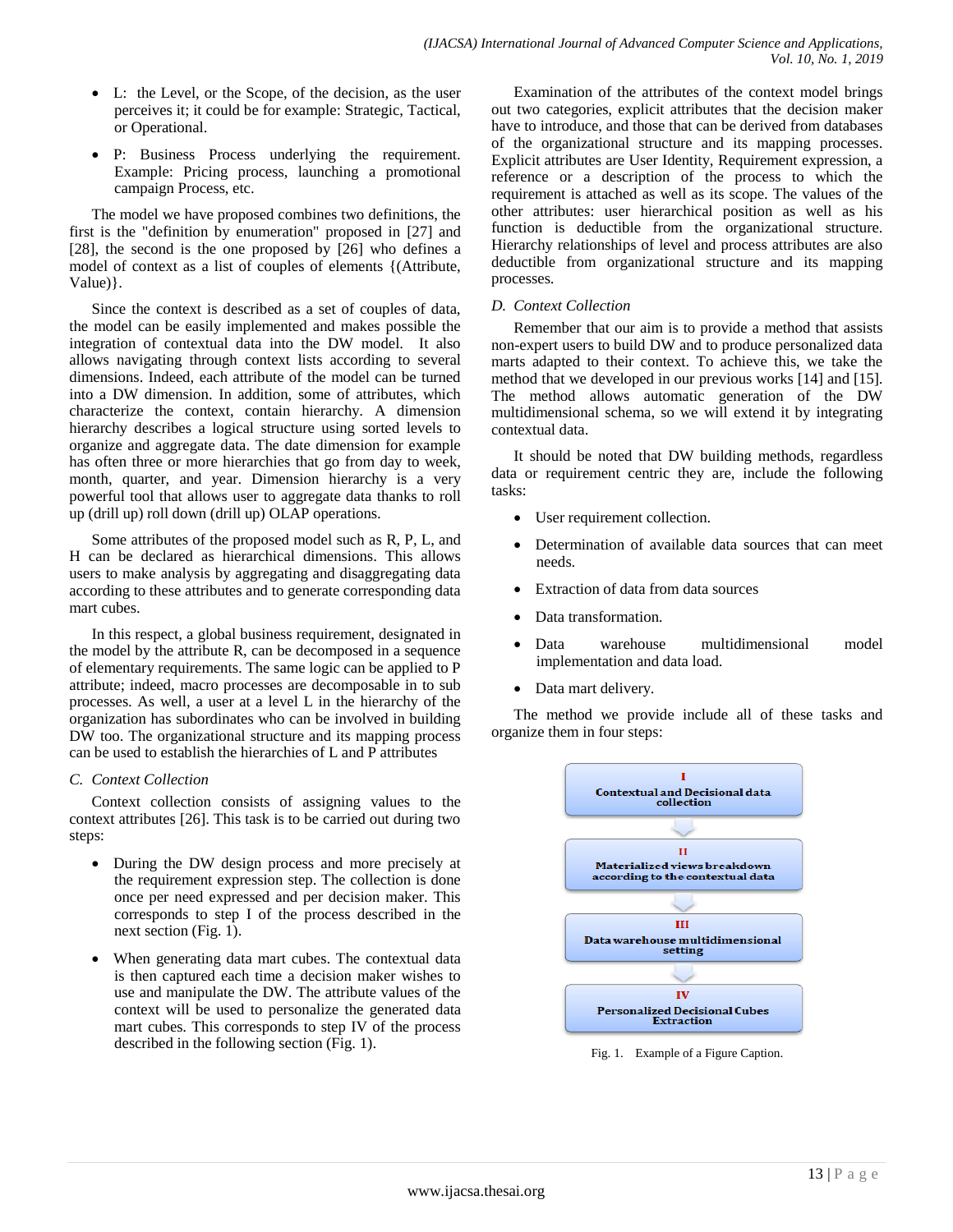

Fig. 2. Generating Materialized Views Attached to Contexts.

*1) Contextual and decisional data collection*: This step is to achieve, for each decision maker involved in DW building project and for every need expressed, the following sequence described in Fig. 2:

*a)* Collect and assign the values to explicit attributes (I, R, P) and deduce implicit attributes values (H, F, l) from the organizational structure and mapping processes data bases. User requirement is a key attribute in the model, it can be expressed either in a natural language or in a specific formal one [39]. Let us note this operation ContextCollect() and C, the resulting context:

# $C \leftarrow$  contextCollect()

*b)* Extract data from data sources previously selected and believed relevant by the decision maker. This operation, which use the context C as a parameter, is expressed directly with SQL queries or via appropriate interfaces. Lets us note ExtractData() the operation and Req the set of resulting queries:

# $\textbf{Req} \leftarrow \text{extractData}(C)$

*c)* Attach the context to queries, by adding context attribute values stored in the parameter C, to each query of the set Req. Let us note this operation as follows:

# $\text{Req} \leftarrow \text{attachContext}$  (C,Req)

*d)* Launch the queries Req and produce corresponding materialized views. According to [40], a materialized view is a database table that contains the execution result of a query. After this, we obtain a set of materialized views corresponding to the needs of a given decision maker. We note Vi the set of the materialized views corresponding to the ith need expressed by a decision maker. Let us note this operation as follows:

# $Vi \leftarrow$  materialize View(Req)

*2)* Group and then breakdown each view Vi according to the context attributes values. This step is described in Fig. 3 and takes place as follows:

*a)* Carry out the union of all sets of materialized views, be V this set

|  |  | $V \leftarrow$ viewsUnion (V1, V2, V3, Vi, , Vn) |  |  |  |  |  |
|--|--|--------------------------------------------------|--|--|--|--|--|
|--|--|--------------------------------------------------|--|--|--|--|--|

Where Vi refers to the set of materialized views corresponding to the ith need, and n refers to the total number of needs expressed by all decision-makers who participated in the step I. Note that the same decision-maker can express several needs, on the other hand the same need can be expressed by different decision-makers, of course, with distinct contexts, insofar as identity values are necessarily different.

*b)* Partition the set V on the basis of a criterion C expressed by the attributes of the context. Let us note Pc the resulting partition, each element of Pc contains a set of materialized views having the same context C. Note the corresponding operation as follows:

# $PC \leftarrow$  partition (V, C)

Where Vi refers to the set of materialized views corresponding to the itch need, and n refers to the total number of needs expressed by all decision-makers who participated in the step I. Note that the same decision-maker can express several needs, on the other hand the same need can be expressed by different decision-makers, of course, with distinct contexts, insofar as identity values are necessarily different.

*c)* Examples :

- i. Partition (V, I): Partitions V of materialized views by the decision-maker identity. Each element of the partition will contain all views related to a given decision maker.
- ii. Partition (V, R): Partitions V according to the requirements expressed by the decision makers. Each element of the partition will contain all views related to the same requirement eventually expressed by different decision makers having different contexts.
- iii. Partition (V, R and P): This example allows grouping materialized views having the same requirements and related to the same Business Process.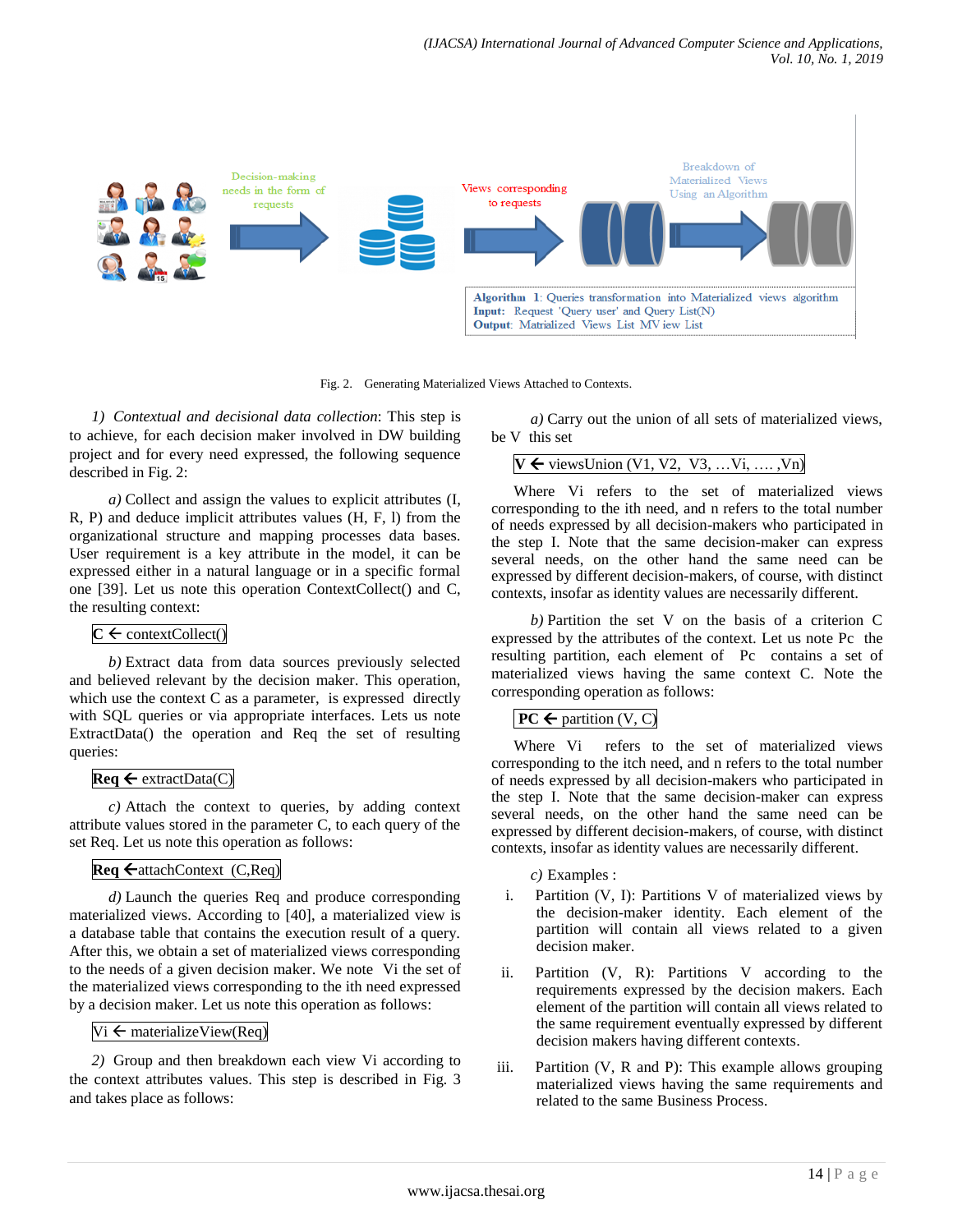

Fig. 3. Generating Materialized Views Attached to Contexts.

*3) Generating the data warehouse model*: This step was built on the results of our previous works [14] and [15]; it ends with automatic achievement of Data Warehouse model. Its starting point is a partition Pc consisting of a set of mono contextual materialized views; each materialized view is composed of context attributes as well as attributes extracted from multiple data sources. At this point we face the classic problem of integrating heterogeneous data. It is widely established that the use of ontologies is the best way to resolve semantic heterogeneity and ensure data integration [41]. The sequence of following operations is to be achieved:

*a)* Transform each materialized view belonging to Pc into an ontology. Each view is to rewrite using an ontology description language like OWL, or RDF. The following operation achieve this transformation, and produces a set of ontologies which we note  $O_c$ .

# $\mathbf{O}_C \leftarrow \text{Ontologies (P_C)}$

*b*) Integrate and merge the set  $O<sub>c</sub>$  of ontologies. Ontologies belonging  $O_c$  may likely have both syntactic and semantic heterogeneities; this is due to the source of their contents. Indeed, context attributes are expressed by different decision makers, as well as data are extracted from different sources leading thus to Integrating and merging all ontologies creates a global ontology. We note Go<sub>c</sub> the resulting ontology and mergeIntegrate() the corresponding operation:

# $GO_C \leftarrow$  mergeIntegrate (OC)

 $c)$  GO<sub>c</sub> is a mono contextual global ontology; it describes the whole concepts and terms present in the set  $V_c$  of views related to the context C.

*d)* Generate and produce the Data Warehouse model. This operation is entirely automatized. The algorithm achieving this operation is presented in our work [14] and [15], It delivers a specific and context depending data warehouse  $DW_c$ .

# $\mathbf{DW}_c \leftarrow \text{generateDW}$  (GO<sub>C</sub>)

*4) Data mart delivery*: Data marts are subsets of data extracted from a global DW [3] Decision-makers use it whenever they need to solve a decision-making problem. They play a key role in understanding, analyzing situations and more broadly supporting decision-make processes. Data marts are used by BI software tools to visualize data and to produce reports and dashboards. The extraction of relevant data marts which matches with the context of the decision maker is a crucial issue to provide efficient support to decision makers. It is the phase that highlights the contribution of our proposal. This step is achieved by the sequence of the two following operations described in Fig. 4:

*a)* Input and assign the context values of a given decision maker to the corresponding attributes of context C. The list of couple (Attribute, Value) form the partitioning criterion. Let us note Val(C) the function that collects and assign values to C attributes.

 $b)$  Extract the data mart from the  $DW_c$  taking into account the inputted values of context Val(C). The operation is noted as follows:

**DataMart**  $\leftarrow$  extractDataMart (DW<sub>C</sub>, Val(C))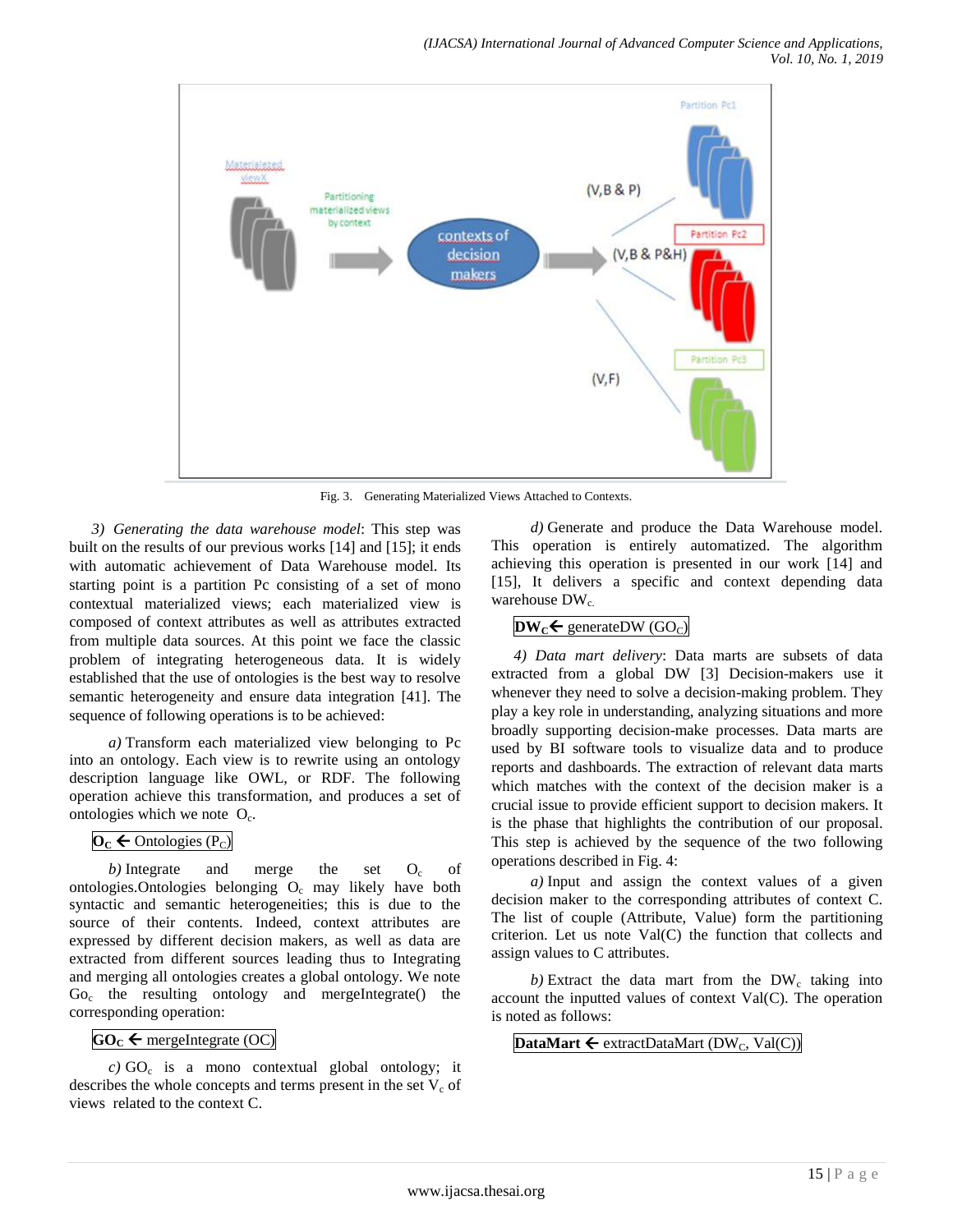

Fig. 4. Production of Data warehouse Schema.

#### IV. SUPPORTING EXAMPLE

To illustrate our proposal, we consider an example from the field of "waste management". This area is central in any environmental protection policy of modern cities and is quite complex because of the multitude of stakeholders and the diversity of their concerns, priorities, constraints and data sources. So building relevant and adapted DW is essential to support decision makers. DW should provide data to develop a coherent waste management policy that includes the concerns and visions of the different stakeholders. In addition, this field relies on large volume and variety of data such as types of waste, quantities, levels of danger, their composition, etc. Different stakeholders are also involved such as local government officials in charge of designing and implementing waste management policies in respect of the environment, urban architects, companies emitting waste, citizens etc. Moreover, some data such as the characteristics of industrial waste, sanitary or environmental standards are published and now available in Open Data. Building a DW that meets decision-makers needs requires taking into account quite diverse and heterogeneous data.

We consider four stakeholders A, B, C and D involved in the management and treatment of waste in a certain city. A is an urban architect of the urban commune, working on a strategic project concerning the development of the city in respect of environmental constraints. B is a team leader of the "Environment Centre" of a municipality; he is in charge of coordinating and monitoring environmental projects and monitoring waste production. The stakeholder C is responsible for "Standard and Quality" in a company that plans to set up a new production unit in the perimeter of the municipality; he is interested in the evaluation and the control of waste treatment processes and compliance with the standards and constraints imposed by local authorities. D is "expert consultant of polluted sites and soils"; he carries out soil pollution diagnosis based on documentary studies and site investigations. Given all this elements, we intend now to apply the method to design a DW that meets stakeholder's needs.

#### *A. Contextual and Decisional Data Collection*

The actor A occupies the position of "head of department" within the municipality, he performs the function "urban architect", his needs are about "waste treatment", and are at a "strategic" level and falls within the scope of the "Setting up an integrated waste system" process.

Given these data, the context of the actor A is defined as follows:

#### $C(A) \leftarrow$  contextCollect()

 $C(A) \leftarrow (\ast \text{ ID } A \times \ast \text{ Head of department} \times \ast \text{ Urban})$ **Architect », « Waste Treatment », « Strategic »,** « Setting up an integrated waste system»)

The actor B, occupies "Team Leader" position within his organization "city council", he exercises the function "Environment management"; its decision-making need is related to "waste treatment" and is part of the "Operational" level and is part of "Setting up an integrated system for the treatment of waste" process. The context of B is then defined as follows:

 $C(B) \leftarrow$  contextCollect ()

 $C(B) \leftarrow (\text{w ID}_B, \text{w} \times \text{Team}$  Leader  $\text{w}$ ,  $\text{w} \times \text{Environment}$ **Management », « Waste treatment », « Operational », «** Setting up an integrated waste system**»)**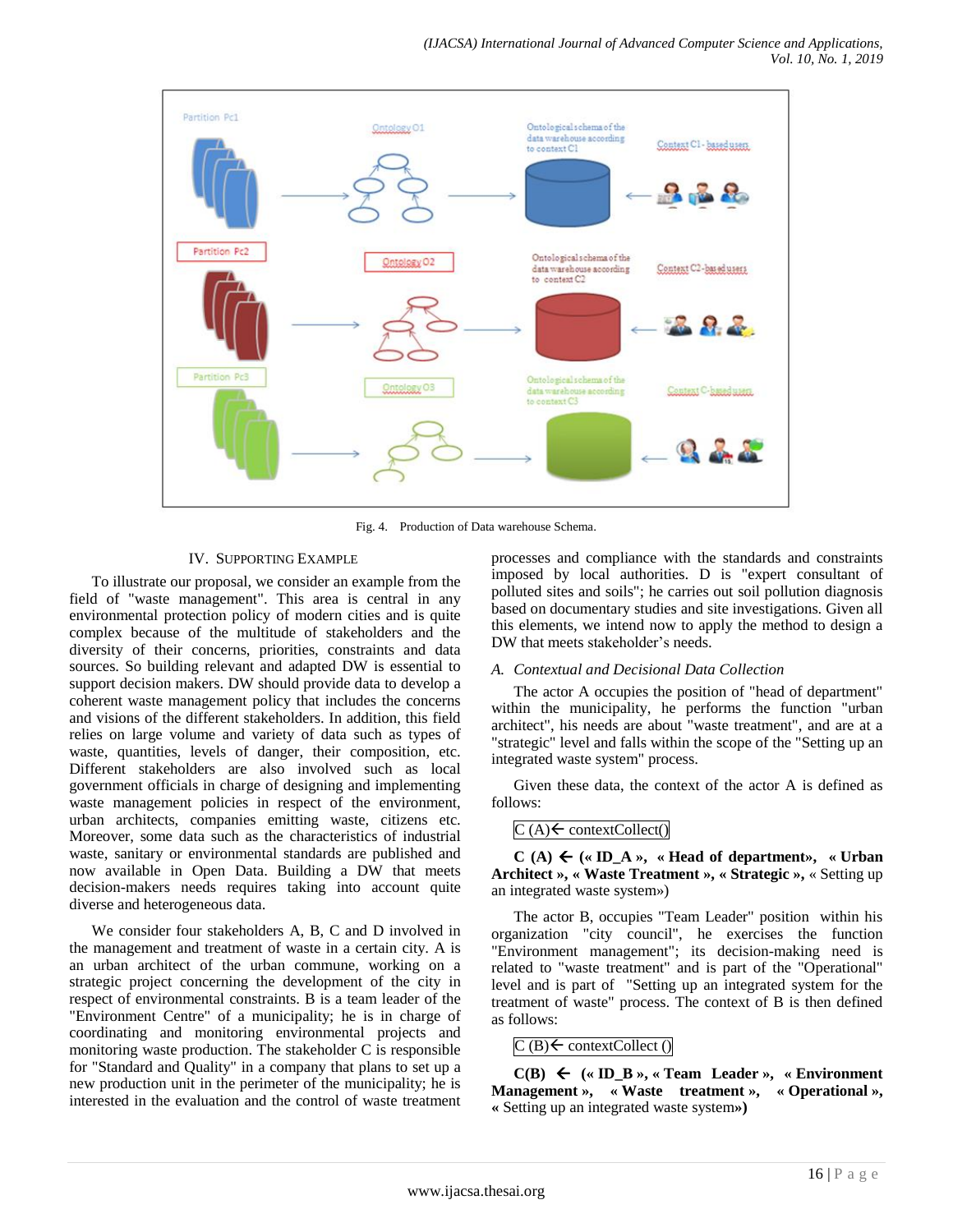The actor C, holds the position of "head of department" within a private company, he performs the function "Standards and quality"; its decision-making need concerns the "treatment of industrial waste", falls under the "Tactical" level and is part of "Company's waste treatment and recycling" process. The context of the actor B is:

#### **C (C) contextCollect** ()

 $C(C) \leftarrow (\text{ } (8 \text{ ID } C \text{)} \times \text{ } (\text{ } (9 \text{ real}) \text{ } \text{ } (1 \text{ real}) \text{ } \text{ } (1 \text{ real}) \text{ } \text{ } (1 \text{ real}) \text{ } \text{ } (1 \text{ real}) \text{ } \text{ } (1 \text{ real}) \text{ } \text{ } (1 \text{ real}) \text{ } \text{ } (1 \text{ real}) \text{ } \text{ } (1 \text{ real}) \text{ } \text{ } (1 \text{ real}) \text{ } \text{ } (1 \text{ real}) \text{ } \text{ } (1 \text{ real}) \text{ } (1 \text{ real}) \text{ } ($ **and quality», « treatment of industrial waste», « Tactical», « Company's waste treatment and recycling »)**

The last actor in our example, occupies the "Engineer" within a private company, he is Consultant of polluted sites; his needs are about "Setting a procedure to clean up a given polluted site located in the area of the municipality", are at the "Tactical" level, and are part of "Company's waste treatment and recycling" process. Collection of the context of this actor is defined as follows

# $C(D) \leftarrow$  contextCollect ()

 $C(D) \leftarrow (\text{« ID } D \text{ »}, \text{« Engineering } \text{»}, \text{ «} \text{ Consultant} \text{ of})$ **polluted sites», « Setting a procedure to clean up a given polluted», « Tactical», « Company's waste treatment and recycling »)**

Once the data context has been defined, the task now is to extract data from sources that for each actor considers relevant. Thus for the actor A, it is a question of identifying:

• The production of waste by Kg / People / day.

- The recycling rate of products from household waste.
- The recycling rate by branch.

To achieve this, the actor A submits to the data source whose schema is given in Fig. 5, the following queries {Q1, Q2, and Q3}:

- Q1: SELECT Title FROM Wastes GROUP BY CodeArea.
- Q2: SELECT Weight FROM Production GROUP BY IdProducer.
- Q3: SELECT Weight FROM Production GROUP BY CodeArea.

Actor A completes its needs with data on standards available on the website of the Ministry of the Environment. This website publishes several waste indicators by city and type, and provides data on the standards applied by activity sector and waste type. The corresponding query is:

# Q4: SELECT \* FROM Standards

Among the needs of actor B we can give by way of illustration:

- Quantification of household waste by neighborhood.
- Evaluation of environmental impacts related to each product consumed.
- Identification of recovery rates by type of waste.



Fig. 5. Excerpt of the Schema of the Data Source used by Actors A and B.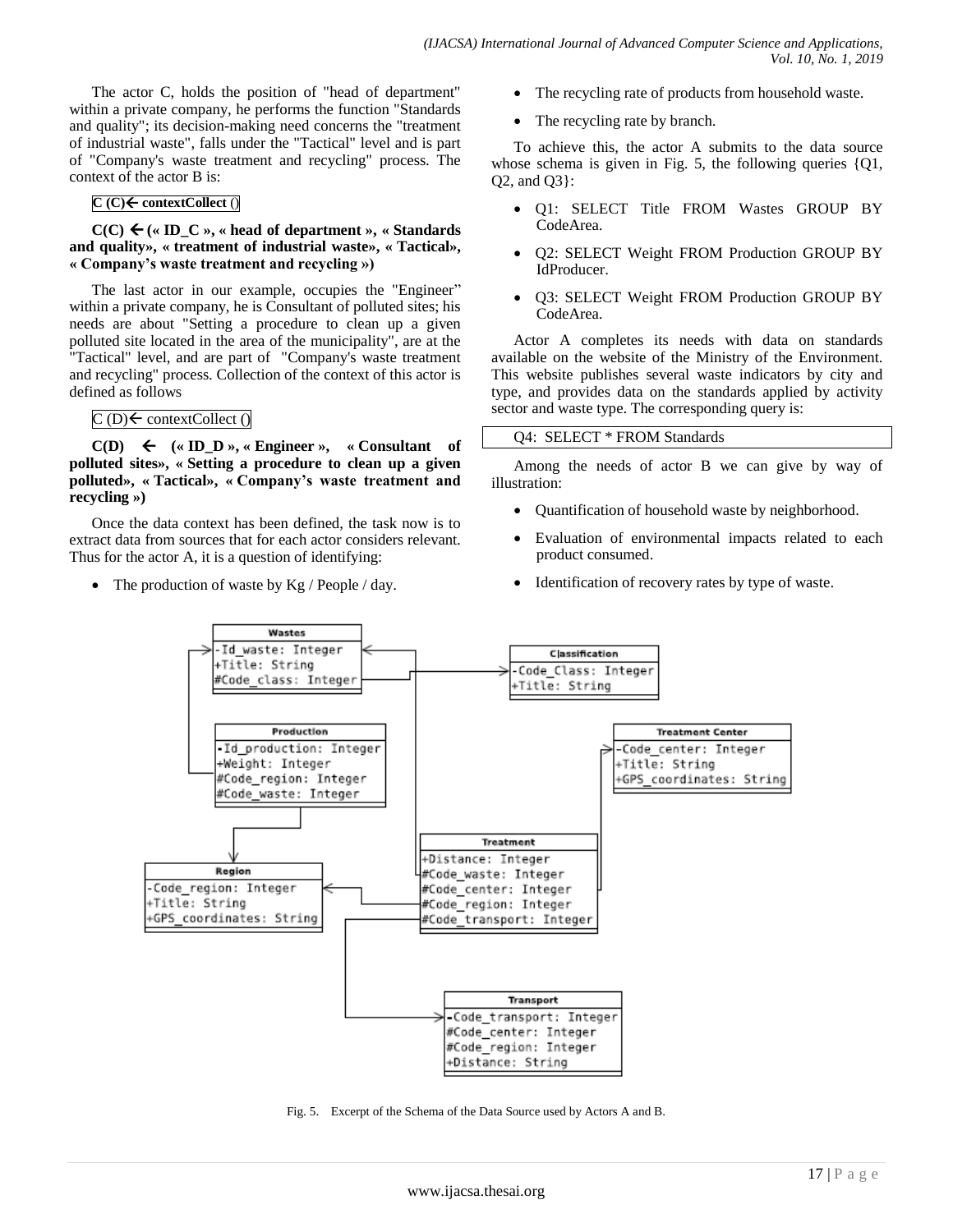Actor B extracts data by submitting queries {Q5, Q6} to data source whose schema is given in {Fig. 5}

- Q5: SELECT Wastes.Title FROM Wastes WHERE Wastes.CodeClass= Classifcation.CodeClass AND Classifiation. Title =Household
- Q6: SELECT Weight FROM Production WHERE Production.CodeWaste=Wastes.IdWaste AND Wastes.CodeClass= Classifcation.CodeClass AND Classification. Title =Houeshold

Actor C needs the following indicators:

- Waste rate during the manufacture of a product
- Cost of waste management
- List of industrial wastes

He extracts necessary data by submitting queries {Q7, Q8} to the data source whose schema is given in {Fig. 6}:

Q7: SELECT Wastes.Title FROM Wastes AND Classification WHERE Classification.Title=Industrial AND Wastes.codeclass=Classification.codeclass;

Q8: SELECT Production.codewatse FROM Wastes AND Classification WHERE Classification.Title=Industrial

Q9: SELECT \* FROM Standards WHERE Sector=industrial AND Wastes.codeclass=Classification.codeclass GROUP BY Production.coderegion;

He completes his needs by submitting the query Q9 to an open data source on standards available on the web site of the ministry of environment:

Q9: SELECT \* FROM Standards WHERE Sector=industrial

The actor D needs the following indicators:

- Identification of potential resources of pollution.
- Identification of types of pollutants.
- Definition of the characteristics of different sites for each region.
- Define sites potentially emitting CO2.

D extracts data by submitting queries {Q10, Q11} to the data source which schema is provided in {Fig. 6}

- Q10: SELECT nature FROM Pollutant;
- Q11: SELECT \* FROM Site;

The whole queries are expressed by using the formalism described in previous section, as follows:

 ${Q_1, Q_2, Q_3, Q_4} \leftarrow$  extractData(C(A));  ${Q_5, Q_6} \leftarrow$  extractData (C(B));  ${Q_7, Q_8, Q_9} \leftarrow$  extractData (C(C));

 ${Q_{10}, Q_{11}} \leftarrow$  extractData (C(D));



Fig. 6. Excerpt of the Schema of the Data Source used by Actors C and D.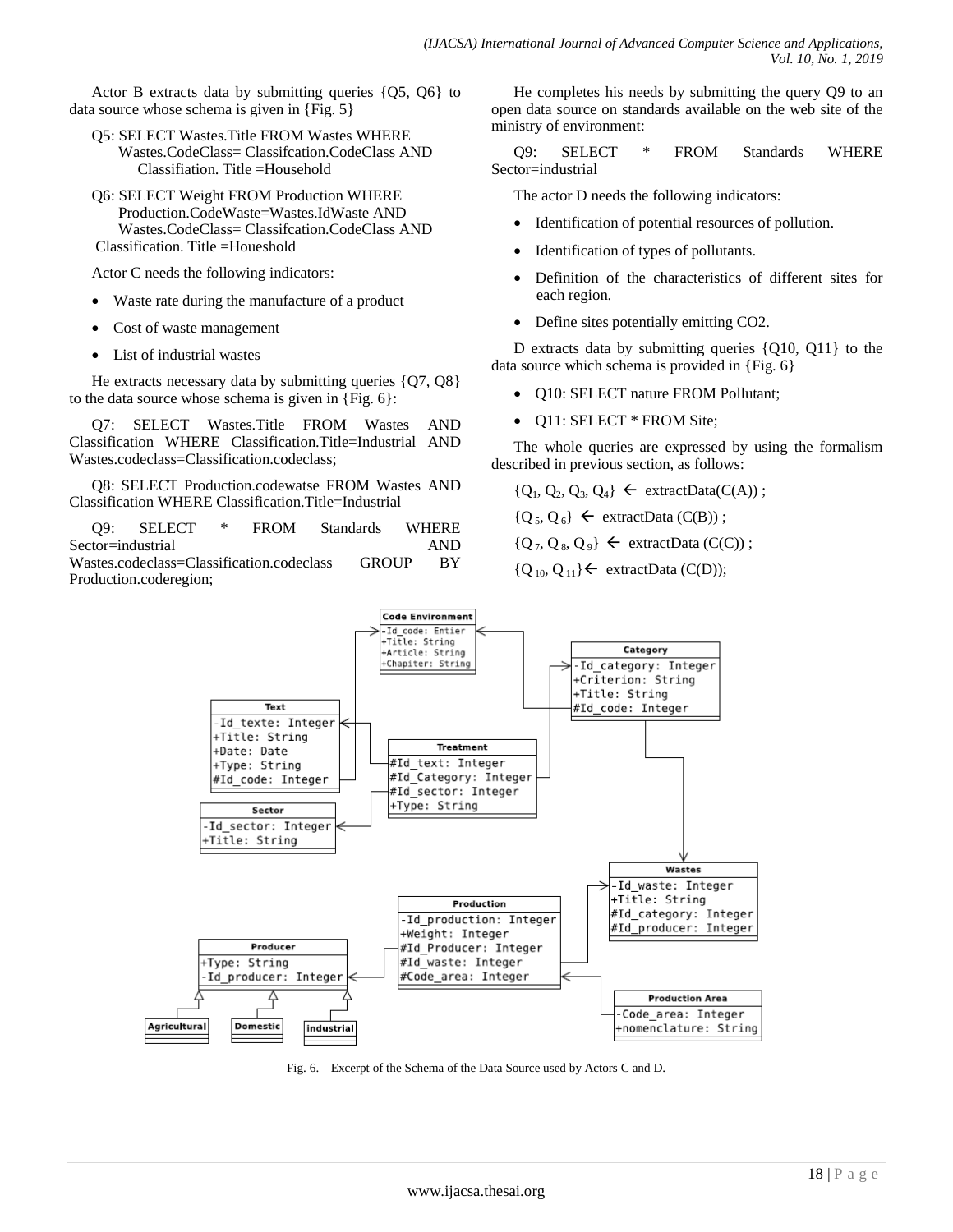Then contexts are attached to each query:

| $R_i \leftarrow$ attachContext (C(A), $R_i$ )) i=1,4           |
|----------------------------------------------------------------|
| $R_i \leftarrow$ attachContext (C(B), $R_i$ )) i=56            |
| $R_i \leftarrow$ attachContext (C(C), $R_i$ )) i=79            |
| $R_i \leftarrow$ attachContext (C(D), R <sub>i</sub> )) i=1011 |
| Transform queries into materialized views:                     |

$$
V_i \leftarrow
$$
 materializeView  $(R_i)$ ) i=1..11

*B. Partitioning Materialized Views According to the Context*

This step takes place in several stages; we first unite the 11 obtained views:

 $V \leftarrow$  viewUnion (Vi) i=1..11

Then we partition the set V on the basis of a given criterion. Note that at this point, there is various expressions to partition the set V, each expression leads to a specific partition and consequently to specific data warehouse:

 Partitioning on the basis of the level L of decision criterion is achieved by:

## $P_N \leftarrow$  Partition (V, L)

This operation produces a partition comprised of three subsets of views, each subset corresponds to a single level, strategic for the views belonging to actor A, operational for view of actor B, and tactical for C and D views:

$$
P_L = \{ \{V_1, V_2, V_3, V_4\}, \{V_5, V_6\}, \{V_7, V_8, V_9, V_{10}, V_{11}\} \}
$$

- Partitioning on the basis of the business process criterion P:
- $P_P \leftarrow$  Partition (V, P)

This produce two subsets, the first contains A and B views which are related to the business process Setting up an integrated waste system, the second subset gathers C and D view also related to the business process Company's waste treatment and recycling

*P<sup>P</sup> = {{V1, V2, V3, V4, V5, V6}, {V7, V8 V9, V10, V11}}*

• Partitioning on the basis of the business process P and decision maker requirement R criterion. This case illustrates the power of our proposal; it shows how it is possible to combine context attributes to express the Partitioning criterion and then to obtain numerous data warehouses depending on user contexts.

# $P_{\text{R and P}} \leftarrow$  Partition (V, R and P)

This partition gives three subsets of views. The first contains the views of actors A and B who have the same requirements R and work on the same business process P. The second contains the view belonging to actor C; the latter works on the same business process as the actor D but has different requirement; so C and D have different subsets of views.

*PB and P = {{V1, V2, V3, V4, V5, V6}, {V7, V8 V9}, {V10, V11}}.*

#### *C. Generating Data Warehouse*

This step consists first in transforming each partition  $P_c$ , containing mono contextual views, into ontology. Take for instance, the partition  $P_p$  based on the business process criterion and that contains two subsets of mono contextual views; the two corresponding ontologies are obtained by this operation:

 $O_p \leftarrow$  Ontologies  $(P_p)$ 

The obtained ontologies are then integrated and merged into a global one by applying the following operation:

## $GO_p \leftarrow$  integateMerge  $(O_p)$

GO<sub>p</sub> describes all materialized views related to a business process criterion and belonging to the set  $V_p$ . Finally the DW is generated from the global ontology by the following operation:

# $DW_p \leftarrow$  generateDW (GO<sub>p</sub>)

#### *D. Generating Data Marts*

This step, consists of generating personalized data marts adapted to the decision maker contexts. Consider, for example, the partition that corresponds to the level of decision, each decision maker can have his specific data mart depending on his hierarchy. The corresponding data marts are then obtained using the sequence of following operations:



#### V. CONCLUSION

We presented a data warehouse designing solution that is intend to support non-expert users while taking into account and integrating their contexts into the data warehouse. For this purpose, we proposed a model of context representation and contextual data collection and a method that generate the DW multidimensional model. Resolution of conflicts related to the heterogeneity of both context attributes and data extracted from data sources was achieved by using ontologies. The use of contextual data makes it possible to automatically produce customized cubes adapted to the context of the decision maker. This work has also allowed us to further refine the phase of automatic generation of the data warehouse schema and to adapt it to the consideration of contexts. An example from the waste management field in smart cities, which use different data sources including open data, was used to test our proposal. We plan to continue this work by implementing the whole process and integrating databases that describe organizational structure and business processes map.

#### **REFERENCES**

[1] Bizer, Christian, Heath, Tom and Berners-Lee, Tim, Linked Data - the story so far, International Journal on Semantic Web and Information Systems, 5 (3), 122 (2009)